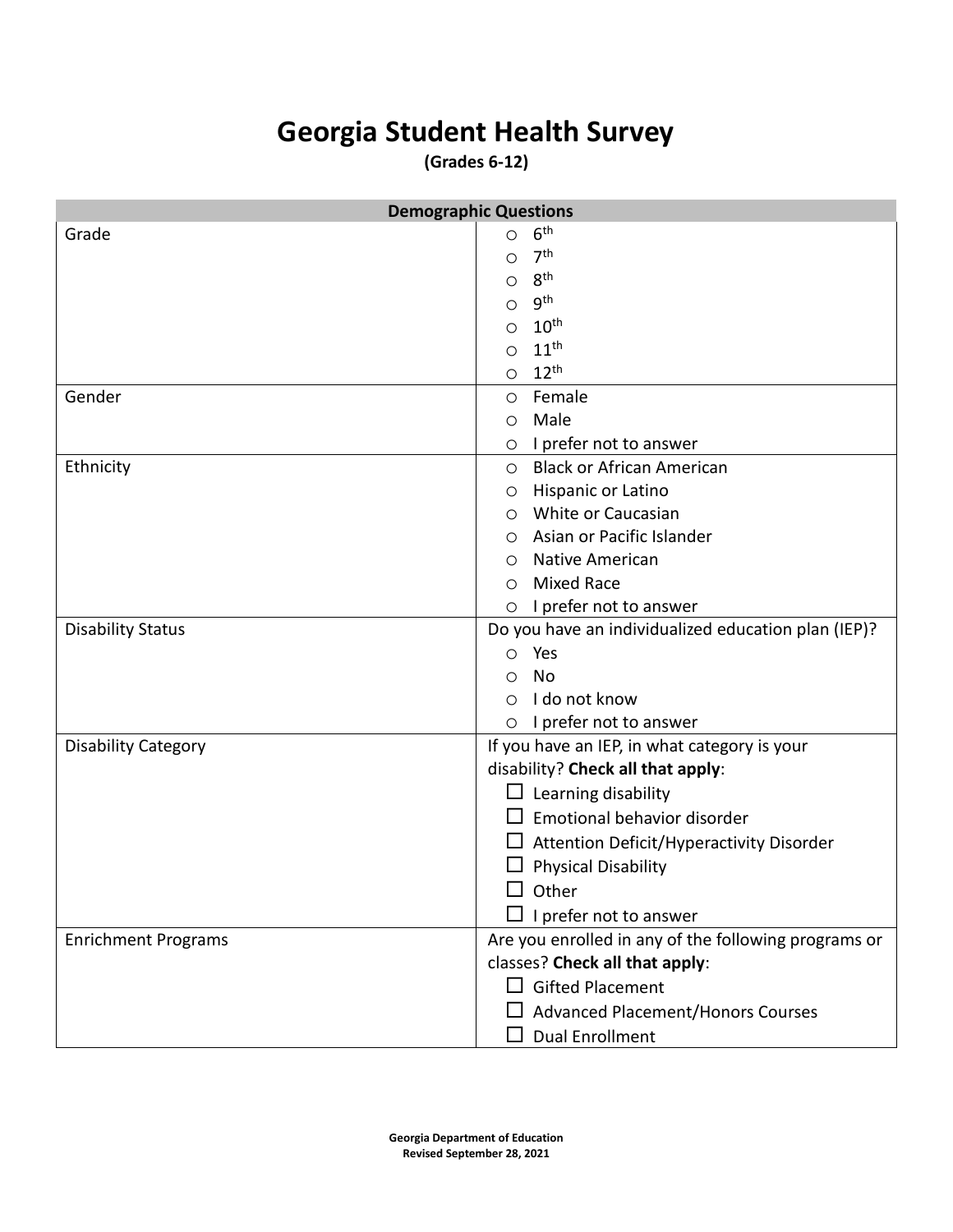| <b>School Connectedness</b>                                                                                            |                          |
|------------------------------------------------------------------------------------------------------------------------|--------------------------|
| 1. Most days I look forward to going to school.                                                                        |                          |
| $\circ$                                                                                                                | <b>Strongly Disagree</b> |
| ◯                                                                                                                      | Somewhat Disagree        |
| $\circ$                                                                                                                | Somewhat Agree           |
| $\circ$                                                                                                                | <b>Strongly Agree</b>    |
| 2. I feel like I fit in at my school.                                                                                  |                          |
| $\circ$                                                                                                                | <b>Strongly Disagree</b> |
| $\circ$                                                                                                                | Somewhat Disagree        |
| $\circ$                                                                                                                | Somewhat Agree           |
| O                                                                                                                      | <b>Strongly Agree</b>    |
| 3. *I feel successful at school.                                                                                       |                          |
| $\circ$                                                                                                                | <b>Strongly Disagree</b> |
| $\circ$                                                                                                                | Somewhat Disagree        |
| $\circ$                                                                                                                | Somewhat Agree           |
| $\circ$                                                                                                                | <b>Strongly Agree</b>    |
| 4. I feel connected to others at school.                                                                               |                          |
| $\circ$                                                                                                                | <b>Strongly Disagree</b> |
| O                                                                                                                      | Somewhat Disagree        |
| $\circ$                                                                                                                | Somewhat Agree           |
| $\circ$                                                                                                                | <b>Strongly Agree</b>    |
| <b>Peer Social Support</b>                                                                                             |                          |
| 5. I get along with other students at school.                                                                          |                          |
| $\circ$                                                                                                                | <b>Strongly Disagree</b> |
| O                                                                                                                      | Somewhat Disagree        |
| $\circ$                                                                                                                | Somewhat Agree           |
| O                                                                                                                      | <b>Strongly Agree</b>    |
| I know a student at my school that I can talk to if I need help (e.g. homework, class assignments,<br>6.<br>projects). |                          |
| $\circ$                                                                                                                | <b>Strongly Disagree</b> |
| O                                                                                                                      | Somewhat Disagree        |
| $\circ$                                                                                                                | Somewhat Agree           |
| $\circ$                                                                                                                | <b>Strongly Agree</b>    |
| Students in my school are welcoming to new students.<br>7.                                                             |                          |
| $\circ$                                                                                                                | <b>Strongly Disagree</b> |
| O                                                                                                                      | Somewhat Disagree        |
| $\circ$                                                                                                                | Somewhat Agree           |
| O                                                                                                                      | <b>Strongly Agree</b>    |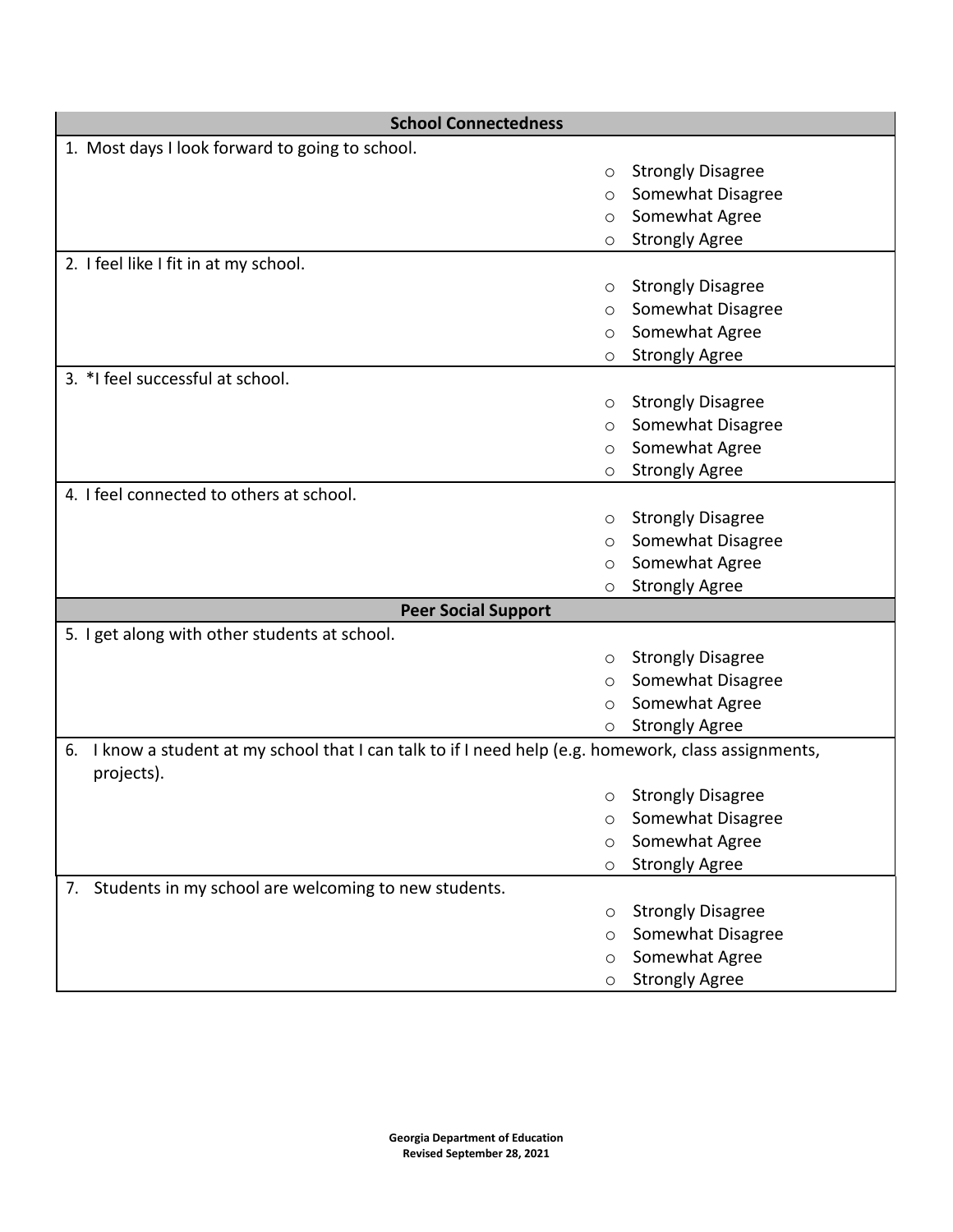| <b>Adult Social Support</b>                                                                                 |                                               |  |  |
|-------------------------------------------------------------------------------------------------------------|-----------------------------------------------|--|--|
| *Teachers treat me with respect.<br>8.                                                                      |                                               |  |  |
| $\circ$                                                                                                     | <b>Strongly Disagree</b>                      |  |  |
| O                                                                                                           | Somewhat Disagree                             |  |  |
| $\circ$                                                                                                     | Somewhat Agree                                |  |  |
| $\circ$                                                                                                     | <b>Strongly Agree</b>                         |  |  |
| 9. Adults in this school treat all students with respect.                                                   |                                               |  |  |
| $\circ$                                                                                                     | <b>Strongly Disagree</b>                      |  |  |
| $\circ$                                                                                                     | Somewhat Disagree                             |  |  |
| $\circ$                                                                                                     | Somewhat Agree                                |  |  |
| $\circ$                                                                                                     | <b>Strongly Agree</b>                         |  |  |
| 10. Teachers treat all students fairly.                                                                     |                                               |  |  |
| $\circ$                                                                                                     | <b>Strongly Disagree</b>                      |  |  |
| $\circ$                                                                                                     | Somewhat Disagree                             |  |  |
| $\circ$                                                                                                     | Somewhat Agree                                |  |  |
| $\circ$                                                                                                     | <b>Strongly Agree</b>                         |  |  |
| <b>Cultural Acceptance</b>                                                                                  |                                               |  |  |
| 11. Students at my school treat each other with respect.                                                    |                                               |  |  |
| $\circ$                                                                                                     | <b>Strongly Disagree</b>                      |  |  |
| $\circ$                                                                                                     | Somewhat Disagree                             |  |  |
| $\circ$                                                                                                     | Somewhat Agree                                |  |  |
| O                                                                                                           | <b>Strongly Agree</b>                         |  |  |
| 12. Students show respect to other students regardless of their academic ability.                           |                                               |  |  |
| $\circ$                                                                                                     | <b>Strongly Disagree</b>                      |  |  |
| $\circ$                                                                                                     | Somewhat Disagree                             |  |  |
| $\circ$                                                                                                     | Somewhat Agree                                |  |  |
| O                                                                                                           | <b>Strongly Agree</b>                         |  |  |
| 13. Students at this school are treated fairly by other students regardless of race, ethnicity, or culture. |                                               |  |  |
| $\circ$                                                                                                     | <b>Strongly Disagree</b>                      |  |  |
| $\circ$                                                                                                     | Somewhat Disagree                             |  |  |
| $\circ$                                                                                                     | Somewhat Agree                                |  |  |
| $\circ$                                                                                                     | <b>Strongly Agree</b>                         |  |  |
|                                                                                                             |                                               |  |  |
| <b>Social/Civic Learning</b>                                                                                |                                               |  |  |
| 14. I treat other students fairly.                                                                          |                                               |  |  |
| $\circ$                                                                                                     | <b>Strongly Disagree</b><br>Somewhat Disagree |  |  |
| $\circ$                                                                                                     | Somewhat Agree                                |  |  |
| $\circ$                                                                                                     |                                               |  |  |
| O                                                                                                           | <b>Strongly Agree</b>                         |  |  |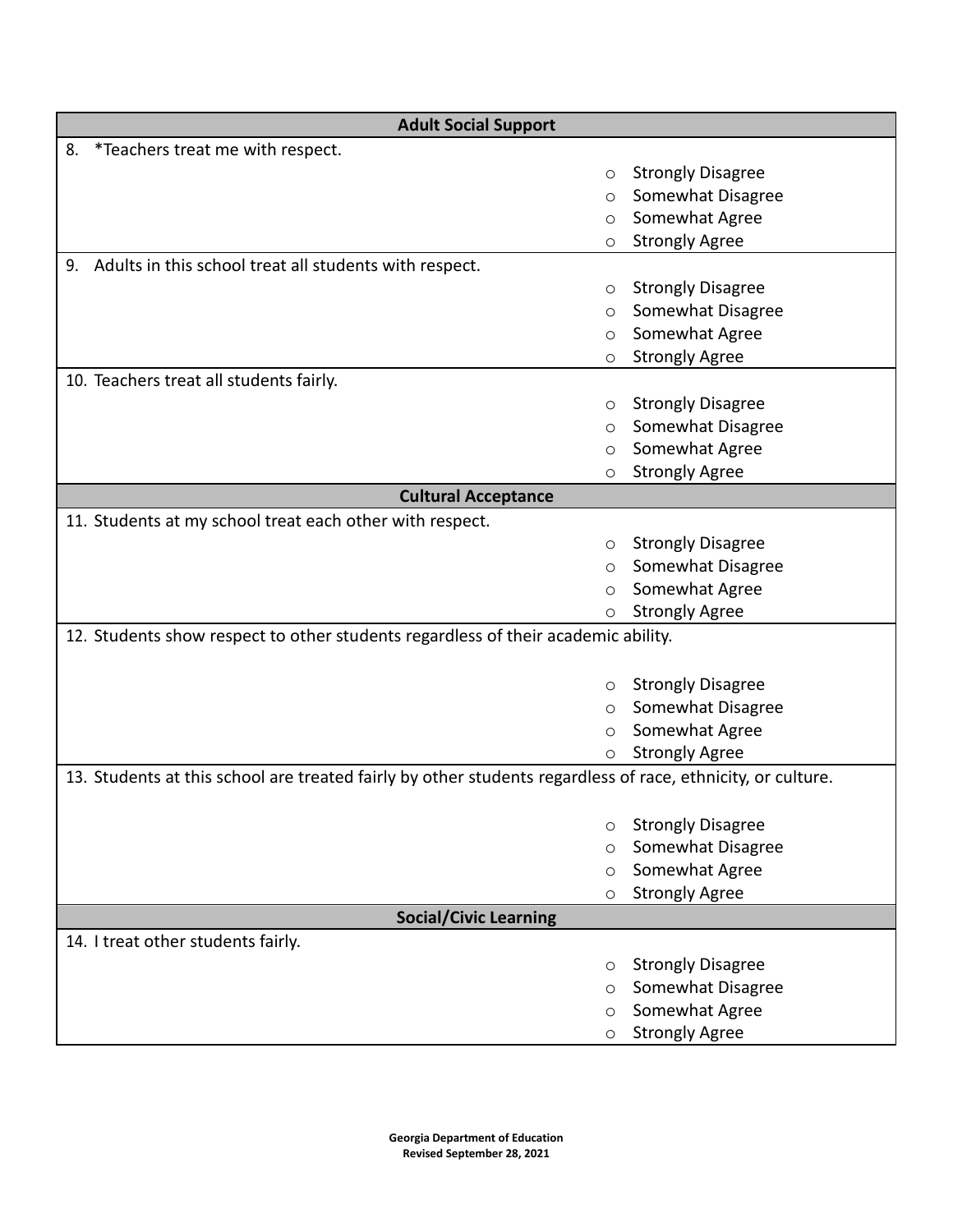| 15. I am open towards different opinions and perspectives.                                                                      |         |                          |
|---------------------------------------------------------------------------------------------------------------------------------|---------|--------------------------|
|                                                                                                                                 | O       | <b>Strongly Disagree</b> |
|                                                                                                                                 | O       | Somewhat Disagree        |
|                                                                                                                                 | O       | Somewhat Agree           |
|                                                                                                                                 | O       | <b>Strongly Agree</b>    |
| 16. Honesty is an important trait to me.                                                                                        |         |                          |
|                                                                                                                                 | O       | <b>Strongly Disagree</b> |
|                                                                                                                                 | O       | Somewhat Disagree        |
|                                                                                                                                 | O       | Somewhat Agree           |
|                                                                                                                                 | O       | <b>Strongly Agree</b>    |
| <b>Physical Environment</b>                                                                                                     |         |                          |
| 17. My instructional materials are up to date and in good condition.                                                            |         |                          |
|                                                                                                                                 | O       | <b>Strongly Disagree</b> |
|                                                                                                                                 | O       | Somewhat Disagree        |
|                                                                                                                                 | O       | Somewhat Agree           |
|                                                                                                                                 | O       | <b>Strongly Agree</b>    |
| 18. Teachers in my school keep their classrooms clean and organized.                                                            |         |                          |
|                                                                                                                                 | O       | <b>Strongly Disagree</b> |
|                                                                                                                                 | O       | Somewhat Disagree        |
|                                                                                                                                 | O       | Somewhat Agree           |
|                                                                                                                                 | O       | <b>Strongly Agree</b>    |
| 19. Students in my school take pride in keeping our school building (e.g. bathrooms, classrooms,<br>lockers) in good condition. |         |                          |
|                                                                                                                                 | O       | <b>Strongly Disagree</b> |
|                                                                                                                                 | $\circ$ | Somewhat Disagree        |
|                                                                                                                                 | O       | Somewhat Agree           |
|                                                                                                                                 | $\circ$ | <b>Strongly Agree</b>    |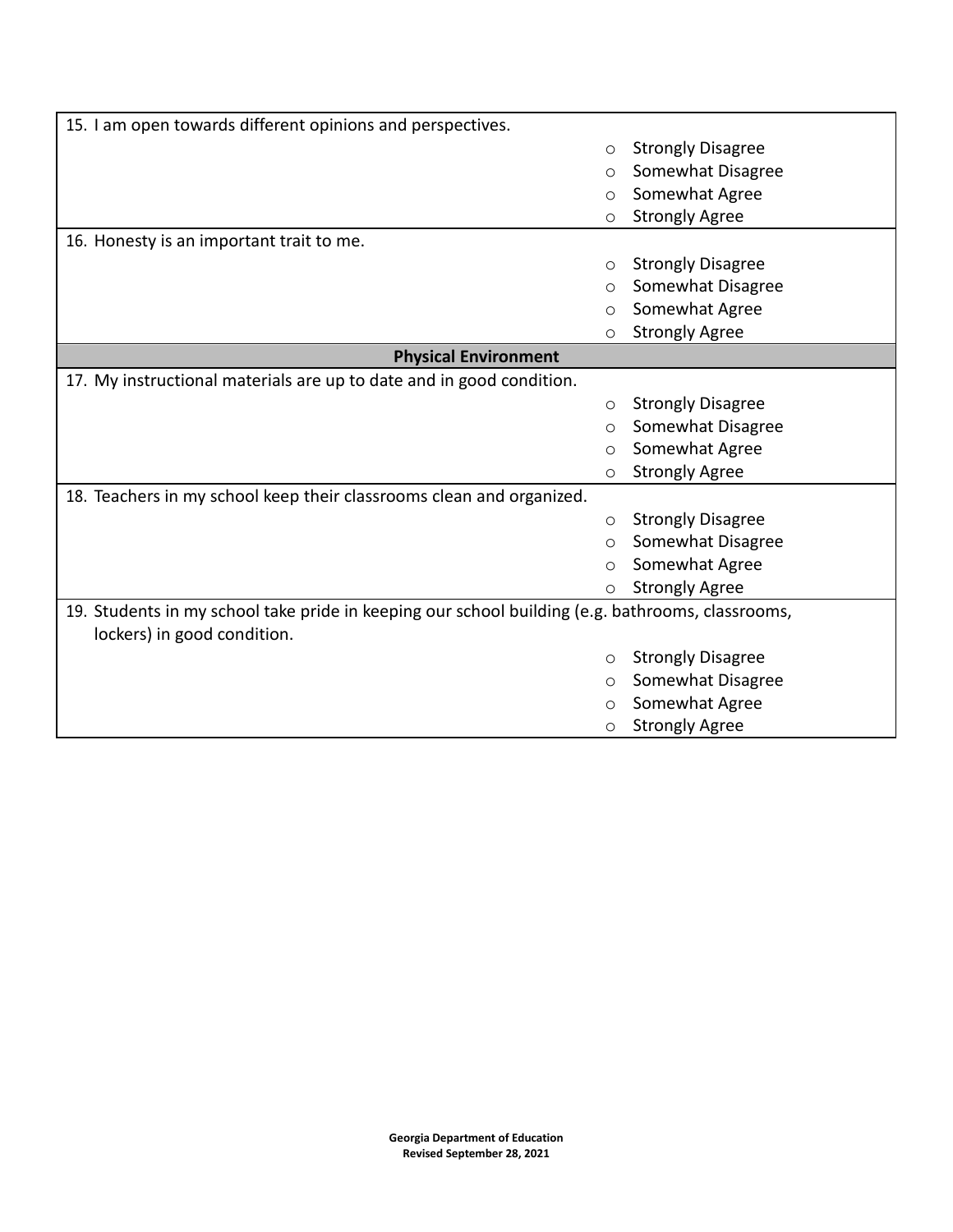| 20. I have felt unsafe at school or on my way to or from school.<br><b>Strongly Disagree</b><br>$\circ$<br>Somewhat Disagree<br>$\circ$<br>Somewhat Agree<br>$\circ$<br><b>Strongly Agree</b><br>$\circ$<br>21. I have worried about other students hurting me.<br><b>Strongly Disagree</b><br>O<br>Somewhat Disagree<br>O<br>Somewhat Agree<br>O<br><b>Strongly Agree</b><br>O<br>22. Students at my school fight a lot.<br><b>Strongly Disagree</b><br>O<br>Somewhat Disagree<br>O<br>Somewhat Agree<br>O<br><b>Strongly Agree</b><br>O<br><b>Peer Victimization</b><br>How often in the last 30 days have you experienced the following?<br>23. I have been picked on or teased at school.<br>Never<br>$\circ$<br>Once or twice<br>$\circ$<br>A few times<br>$\circ$<br>Many times<br>O<br>Every day<br>$\circ$<br>24. I have been bullied or threatened by other students. |
|--------------------------------------------------------------------------------------------------------------------------------------------------------------------------------------------------------------------------------------------------------------------------------------------------------------------------------------------------------------------------------------------------------------------------------------------------------------------------------------------------------------------------------------------------------------------------------------------------------------------------------------------------------------------------------------------------------------------------------------------------------------------------------------------------------------------------------------------------------------------------------|
|                                                                                                                                                                                                                                                                                                                                                                                                                                                                                                                                                                                                                                                                                                                                                                                                                                                                                |
|                                                                                                                                                                                                                                                                                                                                                                                                                                                                                                                                                                                                                                                                                                                                                                                                                                                                                |
|                                                                                                                                                                                                                                                                                                                                                                                                                                                                                                                                                                                                                                                                                                                                                                                                                                                                                |
|                                                                                                                                                                                                                                                                                                                                                                                                                                                                                                                                                                                                                                                                                                                                                                                                                                                                                |
|                                                                                                                                                                                                                                                                                                                                                                                                                                                                                                                                                                                                                                                                                                                                                                                                                                                                                |
|                                                                                                                                                                                                                                                                                                                                                                                                                                                                                                                                                                                                                                                                                                                                                                                                                                                                                |
|                                                                                                                                                                                                                                                                                                                                                                                                                                                                                                                                                                                                                                                                                                                                                                                                                                                                                |
|                                                                                                                                                                                                                                                                                                                                                                                                                                                                                                                                                                                                                                                                                                                                                                                                                                                                                |
|                                                                                                                                                                                                                                                                                                                                                                                                                                                                                                                                                                                                                                                                                                                                                                                                                                                                                |
|                                                                                                                                                                                                                                                                                                                                                                                                                                                                                                                                                                                                                                                                                                                                                                                                                                                                                |
|                                                                                                                                                                                                                                                                                                                                                                                                                                                                                                                                                                                                                                                                                                                                                                                                                                                                                |
|                                                                                                                                                                                                                                                                                                                                                                                                                                                                                                                                                                                                                                                                                                                                                                                                                                                                                |
|                                                                                                                                                                                                                                                                                                                                                                                                                                                                                                                                                                                                                                                                                                                                                                                                                                                                                |
|                                                                                                                                                                                                                                                                                                                                                                                                                                                                                                                                                                                                                                                                                                                                                                                                                                                                                |
|                                                                                                                                                                                                                                                                                                                                                                                                                                                                                                                                                                                                                                                                                                                                                                                                                                                                                |
|                                                                                                                                                                                                                                                                                                                                                                                                                                                                                                                                                                                                                                                                                                                                                                                                                                                                                |
|                                                                                                                                                                                                                                                                                                                                                                                                                                                                                                                                                                                                                                                                                                                                                                                                                                                                                |
|                                                                                                                                                                                                                                                                                                                                                                                                                                                                                                                                                                                                                                                                                                                                                                                                                                                                                |
|                                                                                                                                                                                                                                                                                                                                                                                                                                                                                                                                                                                                                                                                                                                                                                                                                                                                                |
|                                                                                                                                                                                                                                                                                                                                                                                                                                                                                                                                                                                                                                                                                                                                                                                                                                                                                |
|                                                                                                                                                                                                                                                                                                                                                                                                                                                                                                                                                                                                                                                                                                                                                                                                                                                                                |
|                                                                                                                                                                                                                                                                                                                                                                                                                                                                                                                                                                                                                                                                                                                                                                                                                                                                                |
|                                                                                                                                                                                                                                                                                                                                                                                                                                                                                                                                                                                                                                                                                                                                                                                                                                                                                |
|                                                                                                                                                                                                                                                                                                                                                                                                                                                                                                                                                                                                                                                                                                                                                                                                                                                                                |
|                                                                                                                                                                                                                                                                                                                                                                                                                                                                                                                                                                                                                                                                                                                                                                                                                                                                                |
| Never<br>$\circ$                                                                                                                                                                                                                                                                                                                                                                                                                                                                                                                                                                                                                                                                                                                                                                                                                                                               |
| Once or twice<br>∩                                                                                                                                                                                                                                                                                                                                                                                                                                                                                                                                                                                                                                                                                                                                                                                                                                                             |
| A few times<br>O                                                                                                                                                                                                                                                                                                                                                                                                                                                                                                                                                                                                                                                                                                                                                                                                                                                               |
| Many times<br>O                                                                                                                                                                                                                                                                                                                                                                                                                                                                                                                                                                                                                                                                                                                                                                                                                                                                |
| Every day<br>$\circ$                                                                                                                                                                                                                                                                                                                                                                                                                                                                                                                                                                                                                                                                                                                                                                                                                                                           |
| 25. I feel safe in my school.                                                                                                                                                                                                                                                                                                                                                                                                                                                                                                                                                                                                                                                                                                                                                                                                                                                  |
| Never<br>$\circ$<br>Once or twice                                                                                                                                                                                                                                                                                                                                                                                                                                                                                                                                                                                                                                                                                                                                                                                                                                              |
| $\circ$<br>A few times                                                                                                                                                                                                                                                                                                                                                                                                                                                                                                                                                                                                                                                                                                                                                                                                                                                         |
| ◯                                                                                                                                                                                                                                                                                                                                                                                                                                                                                                                                                                                                                                                                                                                                                                                                                                                                              |
| Many times<br>$\circ$                                                                                                                                                                                                                                                                                                                                                                                                                                                                                                                                                                                                                                                                                                                                                                                                                                                          |
| Every day<br>O                                                                                                                                                                                                                                                                                                                                                                                                                                                                                                                                                                                                                                                                                                                                                                                                                                                                 |
| 26. I have received threatening or harassing text messages from other students (IM).                                                                                                                                                                                                                                                                                                                                                                                                                                                                                                                                                                                                                                                                                                                                                                                           |
| Never<br>$\circ$<br>Once or twice                                                                                                                                                                                                                                                                                                                                                                                                                                                                                                                                                                                                                                                                                                                                                                                                                                              |
| $\circ$<br>A few times                                                                                                                                                                                                                                                                                                                                                                                                                                                                                                                                                                                                                                                                                                                                                                                                                                                         |
| $\circ$<br>Many times                                                                                                                                                                                                                                                                                                                                                                                                                                                                                                                                                                                                                                                                                                                                                                                                                                                          |
| $\circ$<br>Every day<br>O                                                                                                                                                                                                                                                                                                                                                                                                                                                                                                                                                                                                                                                                                                                                                                                                                                                      |

**Georgia Department of Education Revised September 28, 2021**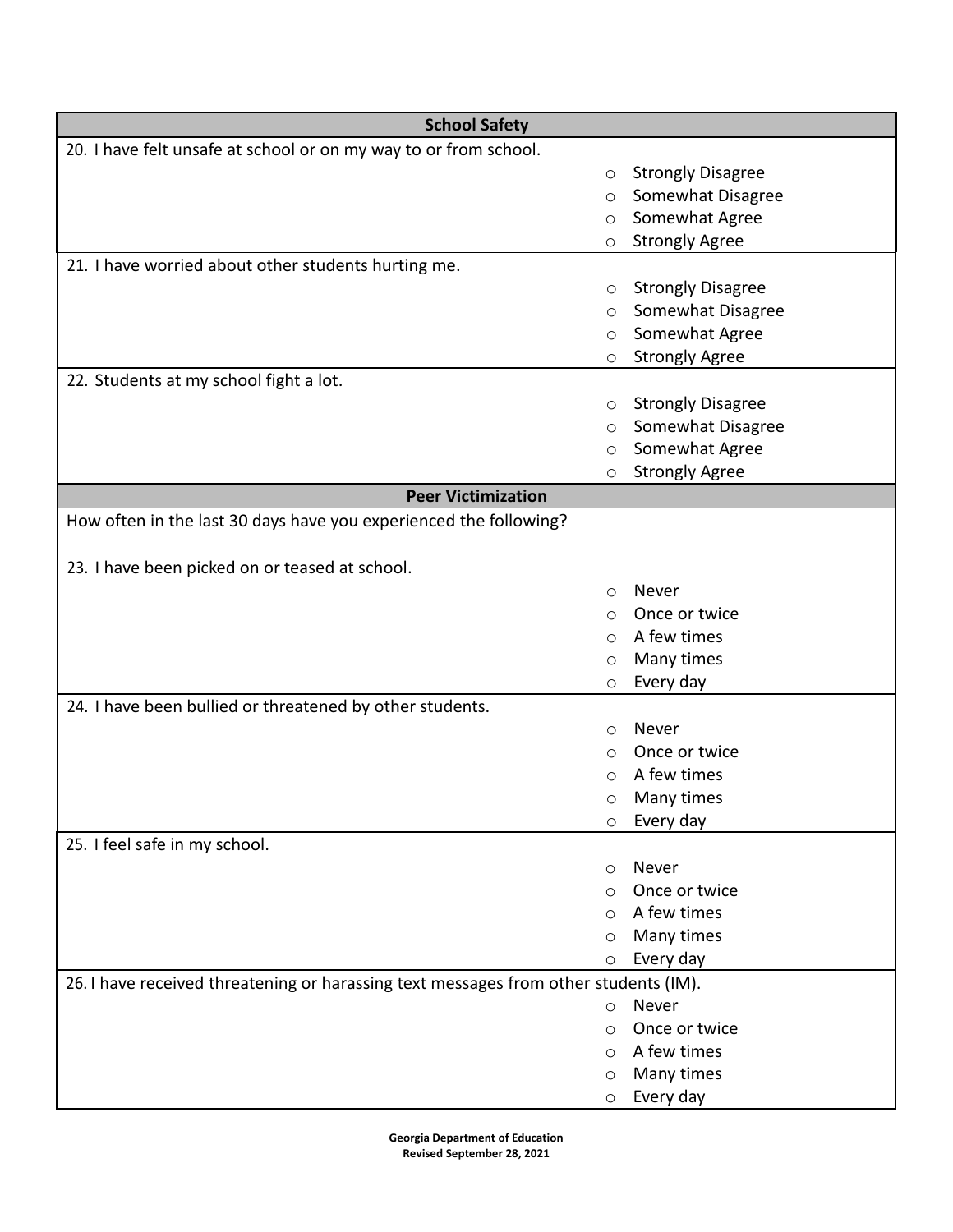| 27. I have been mocked or harassed on a social networking site (e.g. Facebook, Twitter, Snapchat, |         |                                 |
|---------------------------------------------------------------------------------------------------|---------|---------------------------------|
| Instagram) by other students.                                                                     |         |                                 |
|                                                                                                   | $\circ$ | Never                           |
|                                                                                                   | $\circ$ | Once or twice                   |
|                                                                                                   | $\circ$ | A few times                     |
|                                                                                                   | O       | Many times                      |
|                                                                                                   | O       | Every day                       |
| 28. Someone has bullied me by pushing, hitting, or kicking me.                                    |         |                                 |
|                                                                                                   | $\circ$ | Never                           |
|                                                                                                   | $\circ$ | Once or twice                   |
|                                                                                                   | $\circ$ | A few times                     |
|                                                                                                   | O       | Many times                      |
|                                                                                                   | O       | Every day                       |
| 29. Someone has bullied me by making fun of me or spreading rumors about me.                      |         |                                 |
|                                                                                                   | $\circ$ | Never                           |
|                                                                                                   | $\circ$ | Once or twice                   |
|                                                                                                   | $\circ$ | A few times                     |
|                                                                                                   | O       | Many times                      |
|                                                                                                   | O       | Every day                       |
|                                                                                                   |         |                                 |
| <b>Substance Use</b>                                                                              |         |                                 |
| 30. During the past 30 days, on how many days did you have at least one drink of alcohol?         |         |                                 |
|                                                                                                   | $\circ$ | 0 days                          |
|                                                                                                   | O       | $1-5$ days                      |
|                                                                                                   | O       | $6-10$ days                     |
|                                                                                                   | $\circ$ | 11-20 days                      |
|                                                                                                   | $\circ$ | More than 20 days               |
| 31. During the past 30 days, on how many days did you smoke cigarettes?                           |         |                                 |
|                                                                                                   | O       | 0 days                          |
|                                                                                                   | O       | $1-5$ days                      |
|                                                                                                   | O       | $6-10$ days                     |
|                                                                                                   | O       | $11-20$ days                    |
|                                                                                                   | $\circ$ | More than 20 days               |
| 32. During the past 30 days, on how many days did you use any other tobacco products?             |         |                                 |
|                                                                                                   | $\circ$ | 0 days                          |
|                                                                                                   | O       | 1-5 days                        |
|                                                                                                   | $\circ$ | $6-10$ days                     |
|                                                                                                   | $\circ$ | 11-20 days<br>More than 20 days |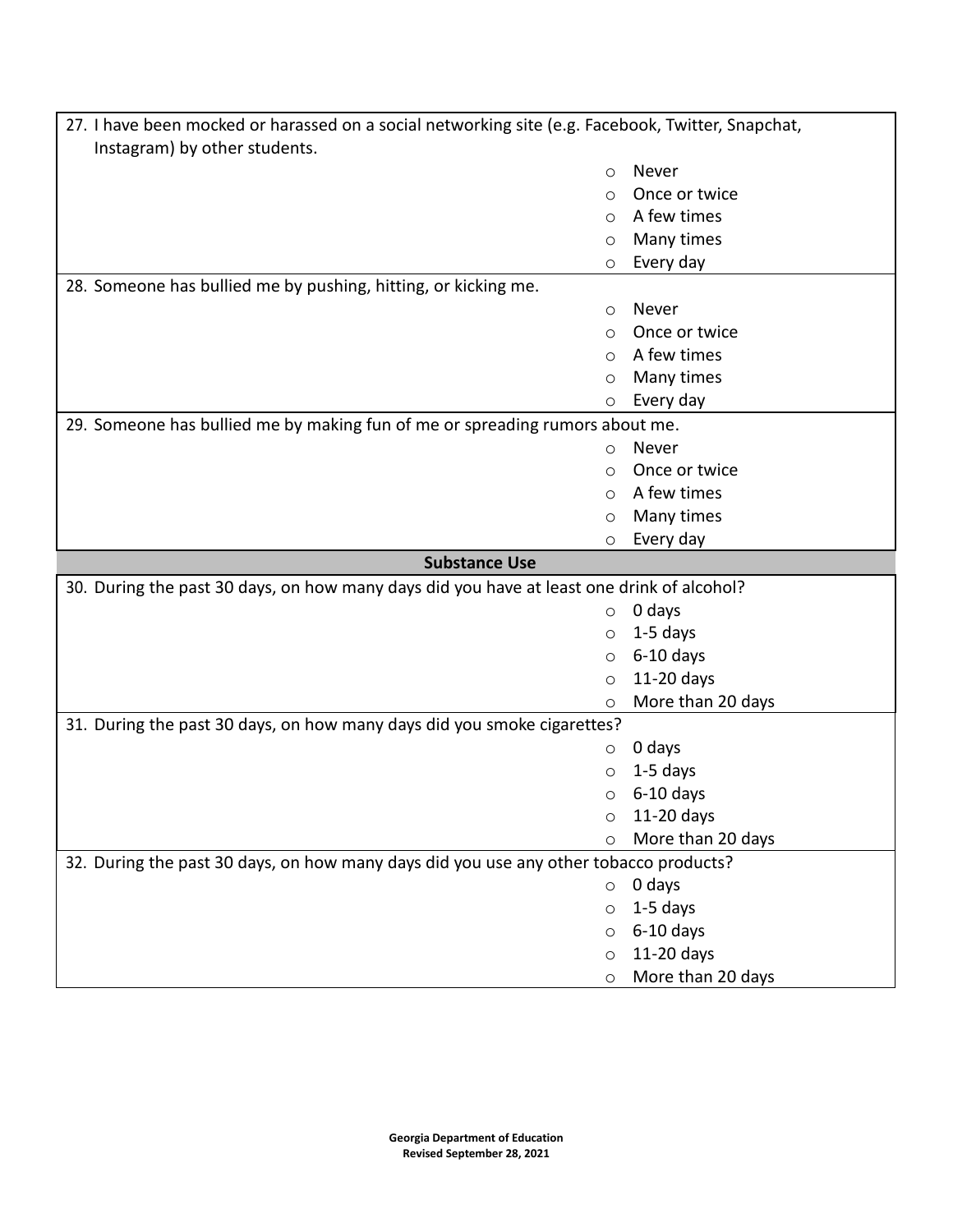| 33. During the past 30 days, on how many days did you smoke an electronic vapor product (such as    |                   |  |  |
|-----------------------------------------------------------------------------------------------------|-------------------|--|--|
| Juul, e-cigars, e-pipes, vape pipes, vaping pens, e-hookahs, or hookah pens)?                       |                   |  |  |
| $\circ$                                                                                             | 0 days            |  |  |
| $\circ$                                                                                             | $1-5$ days        |  |  |
| $\circ$                                                                                             | $6-10$ days       |  |  |
| $\circ$                                                                                             | 11-20 days        |  |  |
| $\circ$                                                                                             | More than 20 days |  |  |
| 34. During the past 30 days, on how many days did you use marijuana (also called pot, weed) or      |                   |  |  |
| hashish?                                                                                            |                   |  |  |
| $\circ$                                                                                             | 0 days            |  |  |
| $\circ$                                                                                             | $1-5$ days        |  |  |
| $\circ$                                                                                             | $6-10$ days       |  |  |
| $\circ$                                                                                             | 11-20 days        |  |  |
| $\circ$                                                                                             | More than 20 days |  |  |
| 35. During the past 30 days, on how many days did you use methamphetamines (also called speed,      |                   |  |  |
| crystal/crystal meth, crank, ice, or uppers)?                                                       |                   |  |  |
| $\circ$                                                                                             | 0 days            |  |  |
| $\circ$                                                                                             | $1-5$ days        |  |  |
| $\circ$                                                                                             | $6-10$ days       |  |  |
| $\circ$                                                                                             | 11-20 days        |  |  |
| O                                                                                                   | More than 20 days |  |  |
| 36. During the past 30 days, on how many days did you use heroin (also called dope, smack, junk, or |                   |  |  |
| snow)?                                                                                              |                   |  |  |
| $\circ$                                                                                             | 0 days            |  |  |
| $\circ$                                                                                             | $1-5$ days        |  |  |
| $\circ$                                                                                             | $6-10$ days       |  |  |
| $\circ$                                                                                             | 11-20 days        |  |  |
| $\circ$                                                                                             | More than 20 days |  |  |
| 37. During the past 30 days, on how many days did you use a prescription drug painkiller (such as   |                   |  |  |
| Hydrocodone/Hydros, Oxycodone/Oxy, Gabapentin/Gabbies or Tramadol/Trammies) that was not            |                   |  |  |
| prescribed to you?                                                                                  |                   |  |  |
| $\circ$                                                                                             | 0 days            |  |  |
| $\circ$                                                                                             | 1-5 days          |  |  |
| $\circ$                                                                                             | $6-10$ days       |  |  |
| $\circ$                                                                                             | 11-20 days        |  |  |
| $\circ$                                                                                             | More than 20 days |  |  |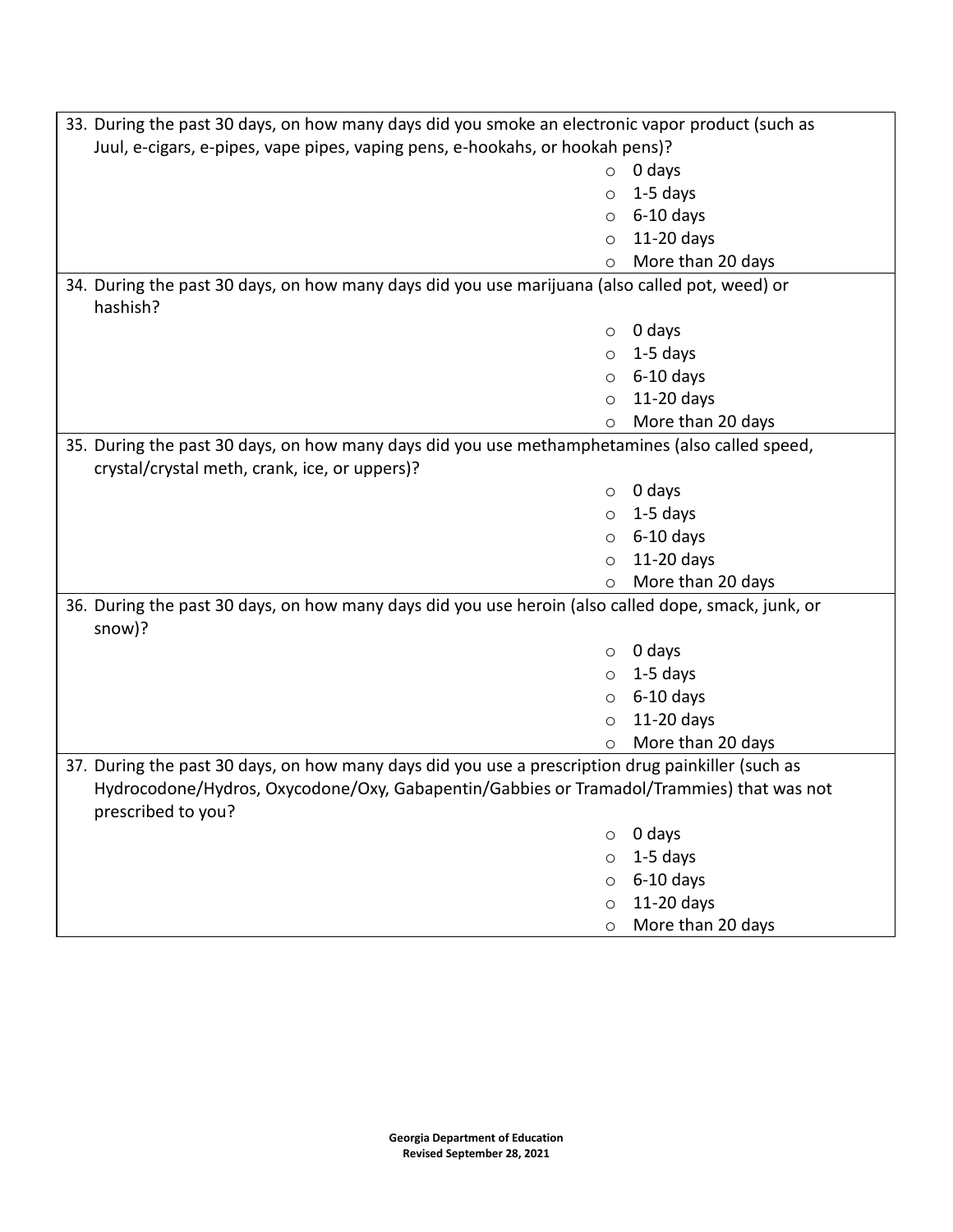| 38. During the past 30 days, on how many days did you use a prescription drug tranquilizer or<br>sedative (such as Benzos, Xanax/Xans, Klonopin, or Ativan) that was not prescribed to you? |                   |  |  |
|---------------------------------------------------------------------------------------------------------------------------------------------------------------------------------------------|-------------------|--|--|
| $\circ$                                                                                                                                                                                     | 0 days            |  |  |
| $\circ$                                                                                                                                                                                     | $1-5$ days        |  |  |
| $\circ$                                                                                                                                                                                     | $6-10$ days       |  |  |
| $\circ$                                                                                                                                                                                     | 11-20 days        |  |  |
| $\circ$                                                                                                                                                                                     | More than 20 days |  |  |
| 39. During the past 30 days, on how many days did you drink 5 or more drinks of alcohol in a row,                                                                                           |                   |  |  |
| that is, within a couple of hours?                                                                                                                                                          |                   |  |  |
| $\circ$                                                                                                                                                                                     | 0 days            |  |  |
| $\circ$                                                                                                                                                                                     | $1-5$ days        |  |  |
| $\circ$                                                                                                                                                                                     | $6-10$ days       |  |  |
| $\circ$                                                                                                                                                                                     | 11-20 days        |  |  |
| O                                                                                                                                                                                           | More than 20 days |  |  |
| 40. During the past 30 days, on how many days did you use a prescription drug stimulant (such as                                                                                            |                   |  |  |
| Ritalin or Adderall) that was not prescribed to you?                                                                                                                                        |                   |  |  |
| $\circ$                                                                                                                                                                                     | 0 days            |  |  |
| $\circ$                                                                                                                                                                                     | $1-5$ days        |  |  |
| $\circ$                                                                                                                                                                                     | $6-10$ days       |  |  |
| $\circ$                                                                                                                                                                                     | 11-20 days        |  |  |
| $\circ$                                                                                                                                                                                     | More than 20 days |  |  |
| 41. During the past 30 days, on how many days did you use any other type of prescription drug that                                                                                          |                   |  |  |
| was not prescribed to you?                                                                                                                                                                  |                   |  |  |
| $\circ$                                                                                                                                                                                     | 0 days            |  |  |
| $\circ$                                                                                                                                                                                     | $1-5$ days        |  |  |
| $\circ$                                                                                                                                                                                     | $6-10$ days       |  |  |
| $\circ$                                                                                                                                                                                     | 11-20 days        |  |  |
| O                                                                                                                                                                                           | More than 20 days |  |  |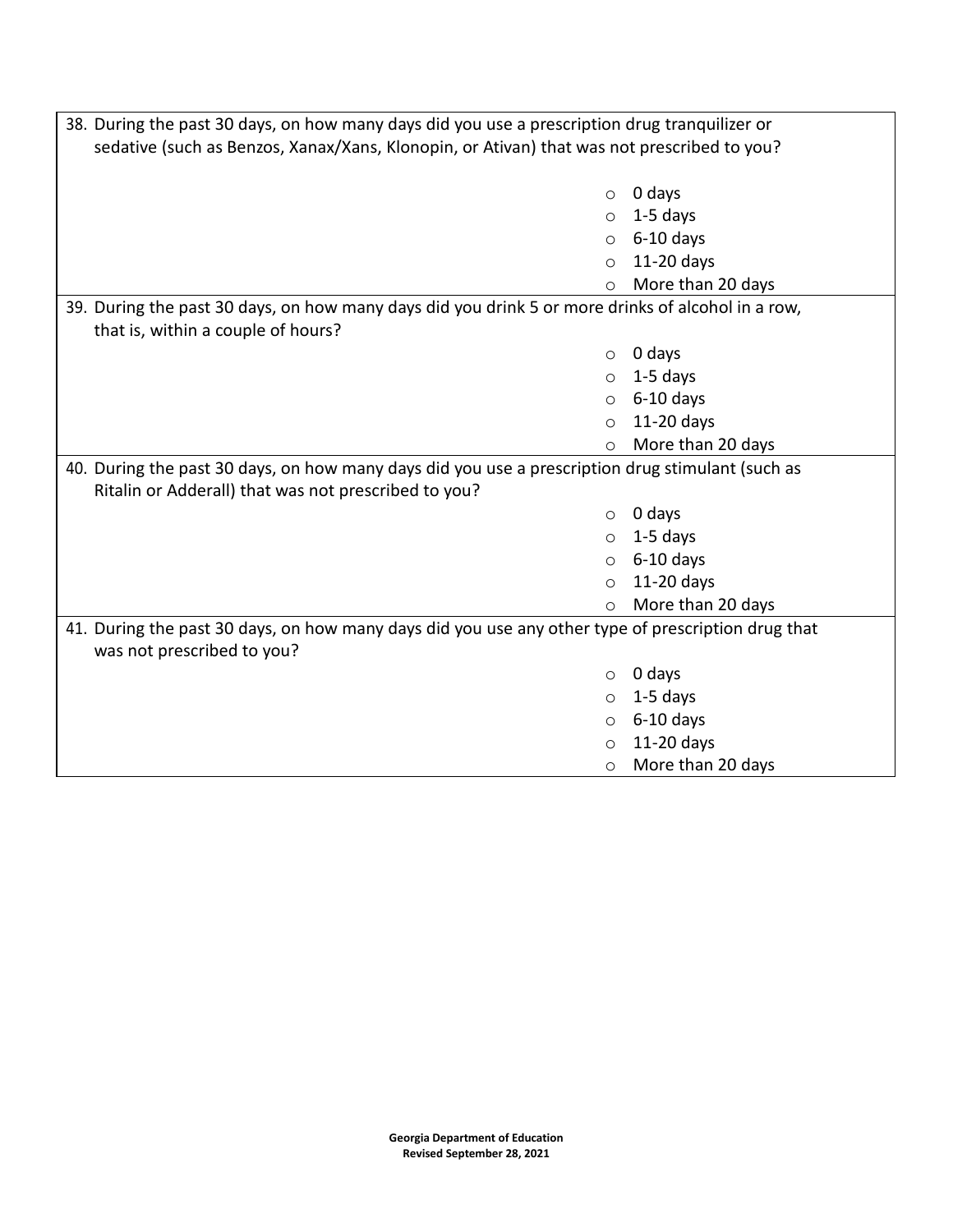| <b>Student Information</b>                                                                            |                          |  |
|-------------------------------------------------------------------------------------------------------|--------------------------|--|
| 42. In the past 7 days, how many days were you physically active for at least 60 minutes at school or |                          |  |
| home?                                                                                                 |                          |  |
| $\circ$                                                                                               | Not at all               |  |
| $\circ$                                                                                               | One day per week         |  |
| $\circ$                                                                                               | 2-3 days per week        |  |
| $\circ$                                                                                               | 4-5 days per week        |  |
| 43. In the past 30 days, I have driven a car or other vehicle while I was drinking alcohol:           |                          |  |
|                                                                                                       |                          |  |
| $\circ$                                                                                               | Not at all               |  |
| O                                                                                                     | On 1-2 occasions         |  |
| $\circ$                                                                                               | On 3-5 occasions         |  |
| $\circ$                                                                                               | On more than 5 occasions |  |
| 44.<br>Where do you or your friends usually use alcohol, tobacco, or drugs? Check all that apply:     |                          |  |
|                                                                                                       |                          |  |
|                                                                                                       | Do Not Use               |  |
|                                                                                                       | At Home                  |  |
|                                                                                                       | At School                |  |
|                                                                                                       | In a Car                 |  |
|                                                                                                       | Friend's House           |  |
| 45. During the past 12 months, on how many occasions have you brought a weapon to school?             |                          |  |
|                                                                                                       |                          |  |
| $\circ$                                                                                               | Not at all               |  |
| $\circ$                                                                                               | On 1-2 occasions         |  |
| $\circ$                                                                                               | On 3-5 occasions         |  |
| $\circ$                                                                                               | On more than 5 occasions |  |
|                                                                                                       |                          |  |
| 46. During the past 12 months, on how many occasions have you been offered, sold, or given illegal    |                          |  |
| drugs on school property?                                                                             |                          |  |
| O                                                                                                     | Not at all               |  |
| O                                                                                                     | On 1-2 occasions         |  |
| ∩                                                                                                     | On 3-5 occasions         |  |
| $\circ$                                                                                               | On more than 5 occasions |  |
| 47. How often do you feel stressed?                                                                   |                          |  |
| O                                                                                                     | Never                    |  |
| ∩                                                                                                     | Once in a while          |  |
| $\circ$                                                                                               | Sometimes                |  |
| O                                                                                                     | Always                   |  |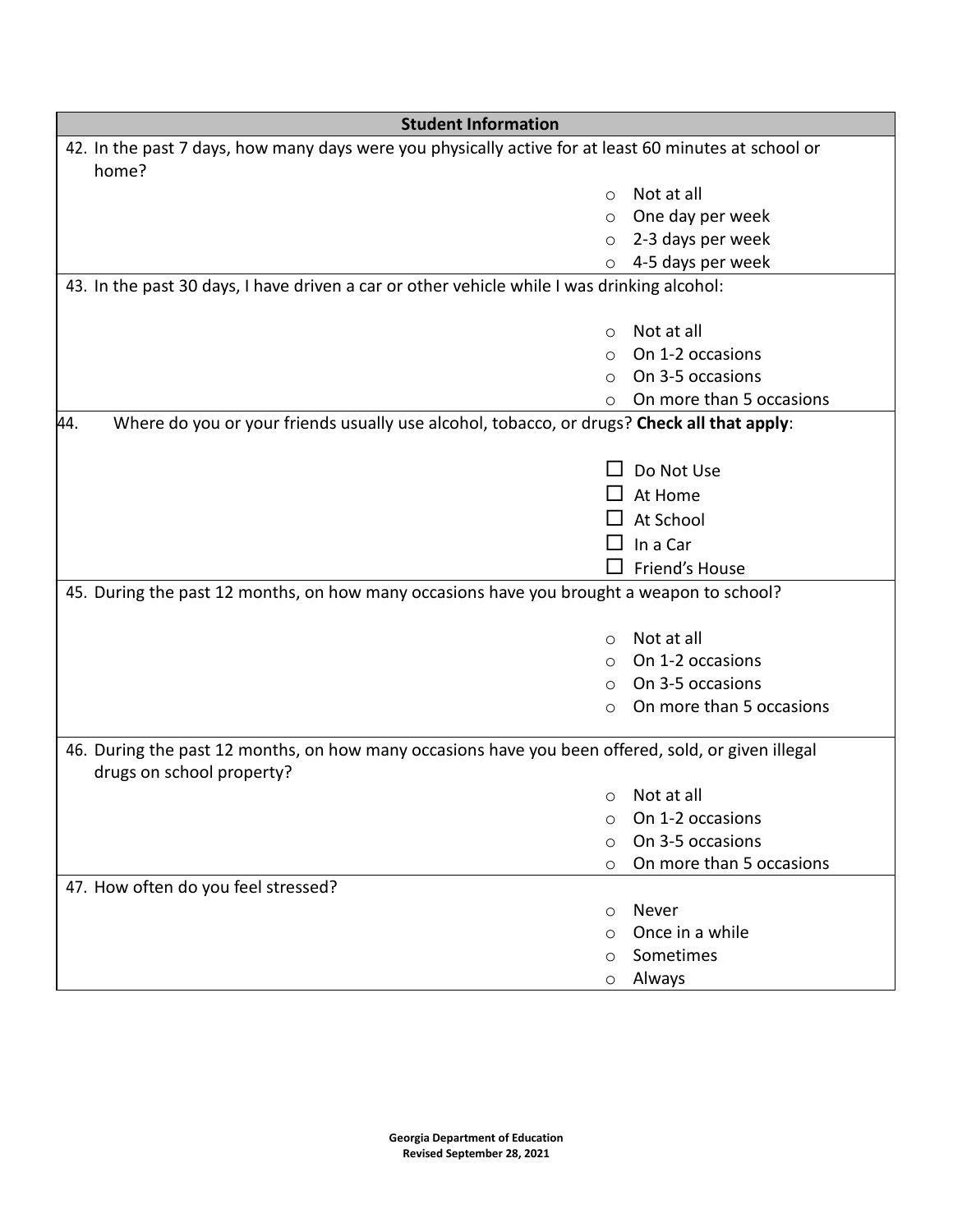| 48. What causes you stress? Check all that apply:                                                  |         |                                 |
|----------------------------------------------------------------------------------------------------|---------|---------------------------------|
|                                                                                                    | $\circ$ | Demands of schoolwork           |
|                                                                                                    | O       | Problems with peers or friends  |
|                                                                                                    | $\circ$ | Social media                    |
|                                                                                                    | O       | Family reasons                  |
|                                                                                                    | O       | Being bullied                   |
|                                                                                                    | O       | School grades or performance    |
|                                                                                                    | $\circ$ | Problems with                   |
|                                                                                                    |         | partner/girlfriend/boyfriend    |
|                                                                                                    | O       | COVID-19 (Coronavirus)          |
|                                                                                                    | $\circ$ | <b>Housing Concerns</b>         |
|                                                                                                    | O       | Other                           |
| 49. During the past 12 months, on how many occasions have you seriously considered harming         |         |                                 |
| yourself on purpose?                                                                               |         |                                 |
|                                                                                                    | $\circ$ | I have not seriously considered |
|                                                                                                    |         | harming myself on purpose       |
|                                                                                                    | $\circ$ | On 1-2 occasions                |
|                                                                                                    | O       | On 3-5 occasions                |
|                                                                                                    | O       | On more than 5 occasions        |
| 50. During the past 12 months, if you have seriously considering harming yourself on purpose, what |         |                                 |
| was the most likely reason? Check all that apply:                                                  |         |                                 |
|                                                                                                    |         | I have not seriously considered |
|                                                                                                    |         | harming myself on purpose       |
|                                                                                                    |         | Demands of school work          |
|                                                                                                    |         | Problems with peers or friends  |
|                                                                                                    |         | Social Media                    |
|                                                                                                    |         | Family reasons                  |
|                                                                                                    |         | Being bullied                   |
|                                                                                                    |         | School grades or performance    |
|                                                                                                    |         | School discipline or punishment |
|                                                                                                    |         | Argument or breakup with a      |
|                                                                                                    |         | partner/girlfriend/boyfriend    |
|                                                                                                    |         | Dating violence                 |
|                                                                                                    |         | Drugs or alcohol                |
|                                                                                                    |         | Other                           |
| 51. During the past 12 months, on how many occasions have you harmed yourself on purpose?          |         |                                 |
|                                                                                                    | O       | I have not harmed myself on     |
|                                                                                                    |         | purpose                         |
|                                                                                                    | O       | On 1-2 occasions                |
|                                                                                                    | O       | On 3-5 occasions                |
|                                                                                                    | O       | On more than 5 occasions        |

**Georgia Department of Education Revised September 28, 2021**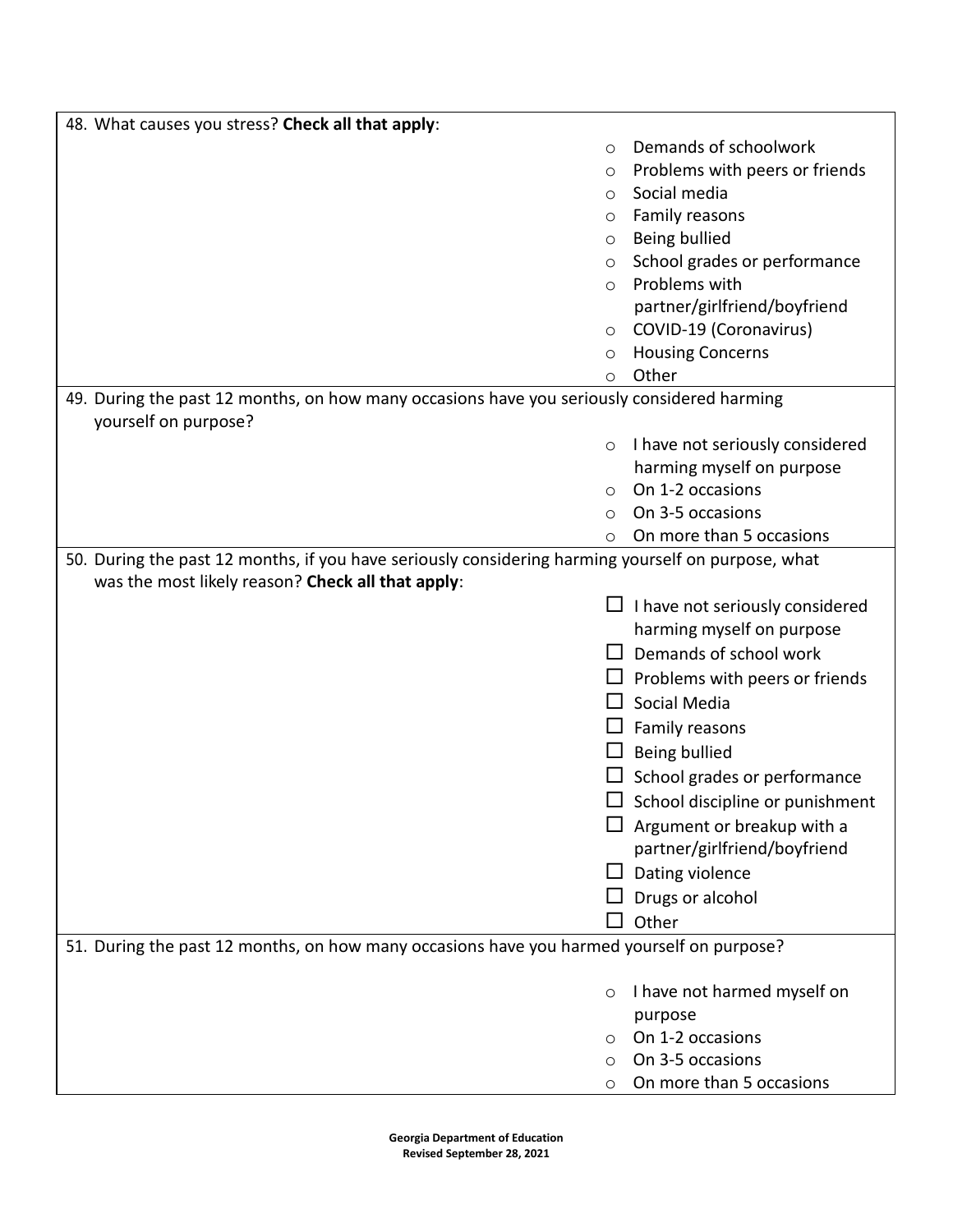| 52. During the past 12 months, if you have harmed yourself on purpose, what was the most likely                                               |                                            |  |
|-----------------------------------------------------------------------------------------------------------------------------------------------|--------------------------------------------|--|
| reason? Check all that apply:                                                                                                                 |                                            |  |
|                                                                                                                                               | I have not harmed myself on                |  |
|                                                                                                                                               | purpose                                    |  |
|                                                                                                                                               | Demands and school work<br>$\perp$         |  |
|                                                                                                                                               | Problems with peers or friends             |  |
|                                                                                                                                               | Social Media                               |  |
|                                                                                                                                               | Family reasons                             |  |
|                                                                                                                                               | Being bullied                              |  |
|                                                                                                                                               | School grades or performance               |  |
|                                                                                                                                               | School discipline or punishment            |  |
|                                                                                                                                               | Argument or breakup with a                 |  |
|                                                                                                                                               | partner/girlfriend/boyfriend               |  |
|                                                                                                                                               | Dating violence                            |  |
|                                                                                                                                               | Drugs or alcohol                           |  |
|                                                                                                                                               | Other                                      |  |
| 53. During the past 12 months, on how many occasions have you seriously considered attempting<br>suicide?                                     |                                            |  |
|                                                                                                                                               | I have not seriously considered<br>$\circ$ |  |
|                                                                                                                                               | attempting suicide                         |  |
|                                                                                                                                               | On 1-2 occasions<br>$\circ$                |  |
|                                                                                                                                               | On 3-5 occasions<br>$\circ$                |  |
|                                                                                                                                               | On more than 5 occasions<br>$\circ$        |  |
| 54. During the past 12 months, if you have seriously considered attempting suicide, what was the<br>most likely reason? Check all that apply: |                                            |  |
|                                                                                                                                               | I have not seriously considered            |  |
|                                                                                                                                               | attempting suicide                         |  |
|                                                                                                                                               | Demands and school work                    |  |
|                                                                                                                                               | Problems with peers or friends             |  |
|                                                                                                                                               | Social Media                               |  |
|                                                                                                                                               | Family reasons                             |  |
|                                                                                                                                               | Being bullied                              |  |
|                                                                                                                                               | School grades or performance               |  |
|                                                                                                                                               | School discipline or punishment            |  |
|                                                                                                                                               | $\Box$ Argument or breakup with a          |  |
|                                                                                                                                               | partner/boyfriend/girlfriend               |  |
|                                                                                                                                               | Dating violence                            |  |
|                                                                                                                                               | Drugs or alcohol                           |  |
|                                                                                                                                               | Other                                      |  |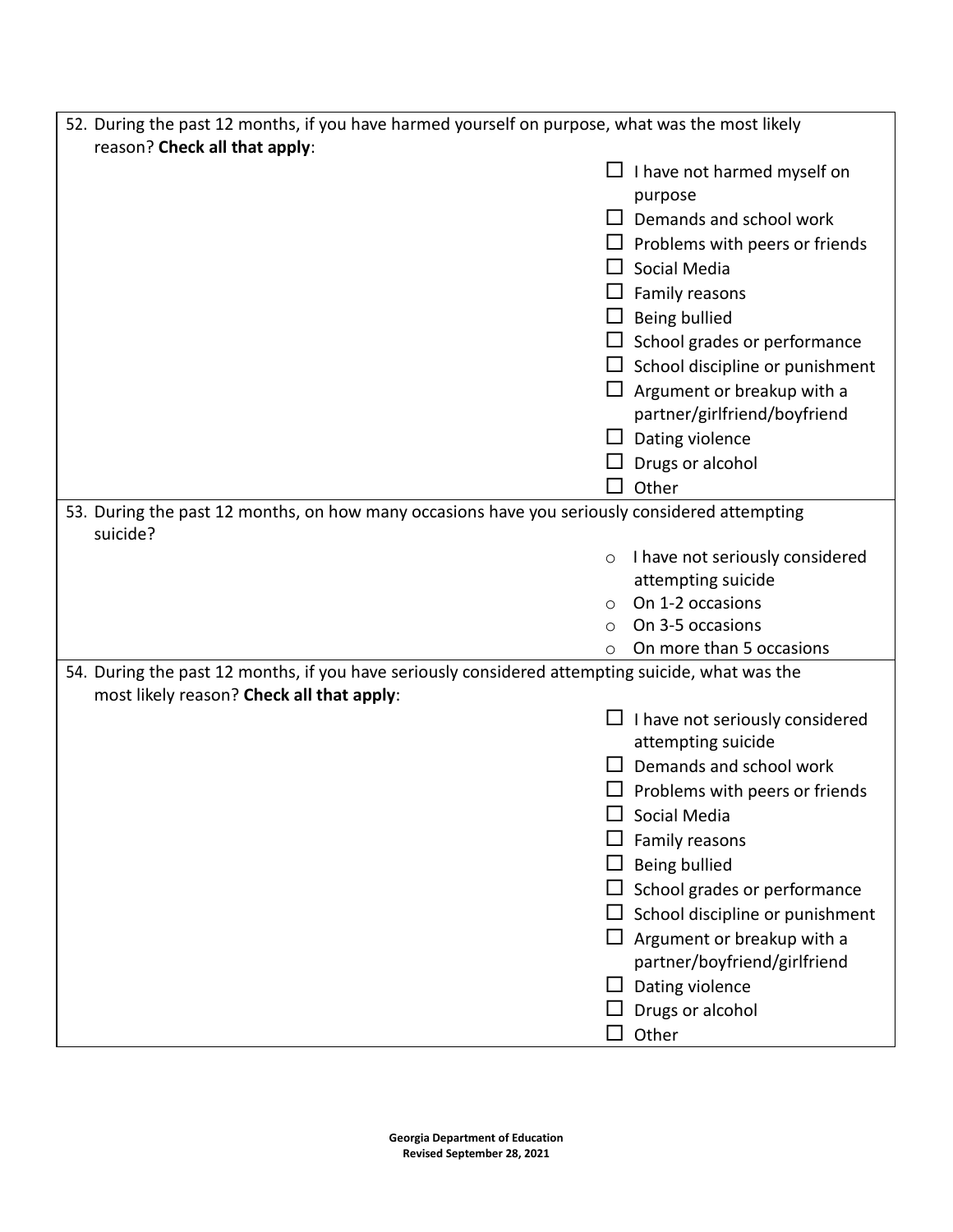| 55. During the past 12 months, on how many occasions have you attempted suicide?               |            |                                        |
|------------------------------------------------------------------------------------------------|------------|----------------------------------------|
|                                                                                                |            |                                        |
|                                                                                                | $\circ$    | I have not attempted suicide           |
|                                                                                                | $\bigcirc$ | On 1-2 occasions                       |
|                                                                                                |            | On 3-5 occasions                       |
|                                                                                                | O          | On more than 5 occasions               |
| 56. During the past 12 months, if you have attempted suicide, what was the most likely reason? |            |                                        |
| Check all that apply:                                                                          |            |                                        |
|                                                                                                |            | I have not attempted suicide           |
|                                                                                                |            | Demands and school work                |
|                                                                                                |            | $\Box$ Problems with peers or friends  |
|                                                                                                |            | Social Media                           |
|                                                                                                |            | $\Box$ Family reasons                  |
|                                                                                                |            | Being bullied                          |
|                                                                                                |            | School grades or performance           |
|                                                                                                |            | $\Box$ School discipline or punishment |
|                                                                                                |            |                                        |
|                                                                                                |            | $\Box$ Argument or breakup with a      |
|                                                                                                |            | partner/girlfriend/boyfriend           |
|                                                                                                |            | $\Box$ Dating violence                 |
|                                                                                                |            | Drugs or alcohol                       |
|                                                                                                |            | Other                                  |
| <b>School Climate</b>                                                                          |            |                                        |
| 57. I feel my school has high standards for achievement.                                       |            |                                        |
|                                                                                                | $\circ$    | <b>Strongly Disagree</b>               |
|                                                                                                | $\circ$    | Somewhat Disagree                      |
|                                                                                                | $\circ$    | Somewhat Agree                         |
|                                                                                                |            | <b>Strongly Agree</b>                  |
| The behaviors in my classroom allow the teacher to teach so I can learn.<br>58.                |            |                                        |
|                                                                                                |            |                                        |
|                                                                                                | O          | <b>Strongly Disagree</b>               |
|                                                                                                | $\circ$    | Somewhat Disagree                      |
|                                                                                                | $\circ$    | Somewhat Agree                         |
|                                                                                                | O          | <b>Strongly Agree</b>                  |
| Students are frequently recognized for good behavior.<br>59.                                   |            |                                        |
|                                                                                                | $\circ$    | <b>Strongly Disagree</b>               |
|                                                                                                | $\circ$    | Somewhat Disagree                      |
|                                                                                                | $\circ$    | Somewhat Agree                         |
|                                                                                                | O          | <b>Strongly Agree</b>                  |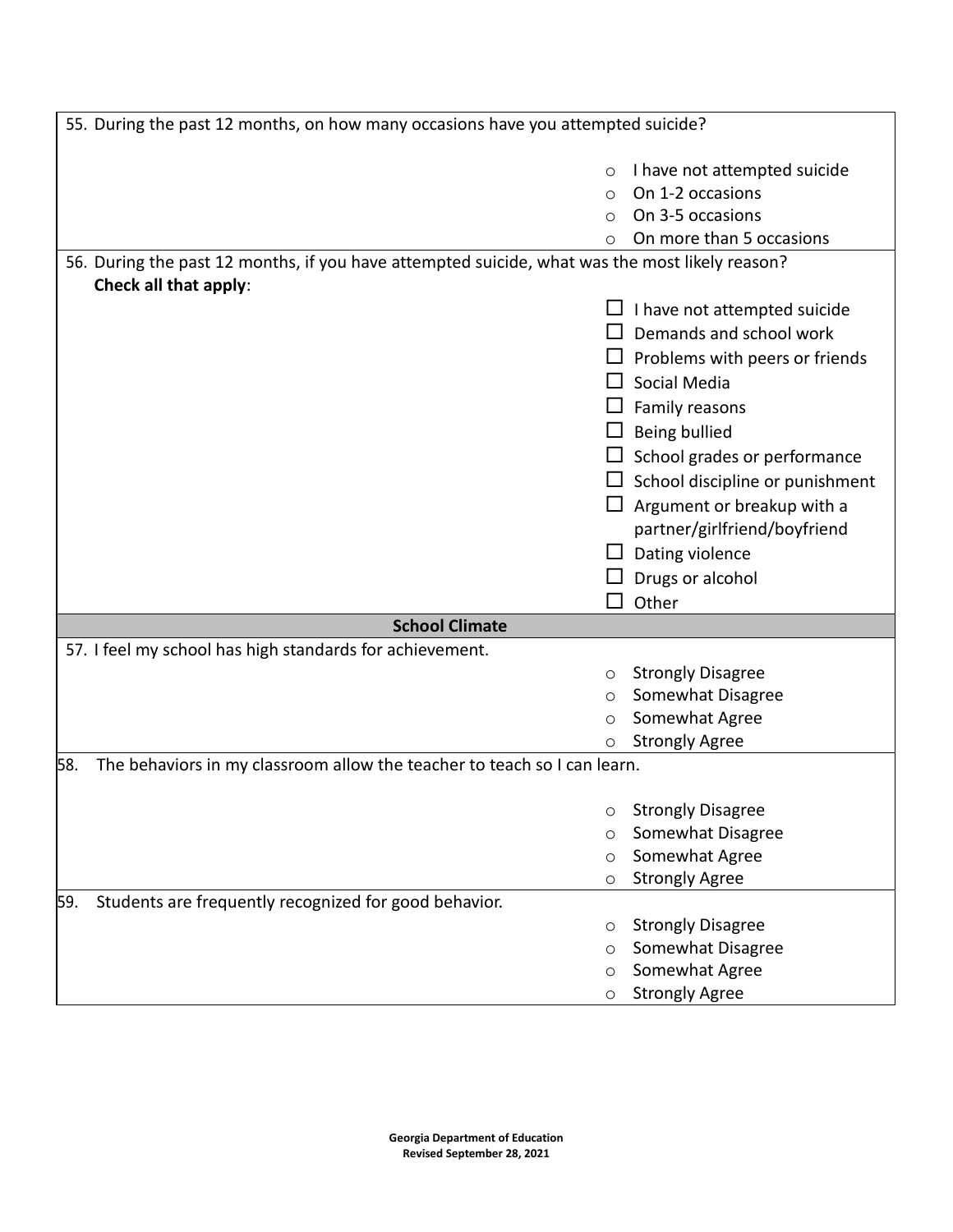| 60. | I know an adult at school that I can talk with if I need help.                   |                          |
|-----|----------------------------------------------------------------------------------|--------------------------|
|     | $\circ$                                                                          | <b>Strongly Disagree</b> |
|     | $\circ$                                                                          | Somewhat Disagree        |
|     | $\circ$                                                                          | Somewhat Agree           |
|     | O                                                                                | <b>Strongly Agree</b>    |
| 61. | I know what to do if there is an emergency at my school.                         |                          |
|     | O                                                                                | <b>Strongly Disagree</b> |
|     | $\circ$                                                                          | Somewhat Disagree        |
|     | O                                                                                | Somewhat Agree           |
|     | O                                                                                | <b>Strongly Agree</b>    |
|     | <b>Age of Onset</b>                                                              |                          |
| 62. | How old were you when you had your first drink of alcohol other than a few sips? |                          |
|     |                                                                                  |                          |
|     | $\circ$                                                                          | Never used               |
|     | O                                                                                | 8 years or younger       |
|     | $\circ$                                                                          | 9 years old              |
|     | $\circ$                                                                          | 10 years old             |
|     | $\circ$                                                                          | 11 years old             |
|     | O                                                                                | 12 years old             |
|     | $\circ$                                                                          | 13 years old             |
|     | O                                                                                | 14 years old             |
|     | $\circ$                                                                          | 15 years old             |
|     | $\circ$                                                                          | 16 years old             |
|     | $\circ$                                                                          | 17 years old             |
|     | $\circ$                                                                          | 18 years old             |
| 63. | How old were you the first time you smoked part, or all, of a cigarette?         |                          |
|     |                                                                                  |                          |
|     | $\circ$                                                                          | Never used               |
|     | O                                                                                | 8 years or younger       |
|     | $\circ$                                                                          | 9 years old              |
|     | $\circ$                                                                          | 10 years old             |
|     | $\circ$                                                                          | 11 years old             |
|     | $\circ$                                                                          | 12 years old             |
|     | $\circ$                                                                          | 13 years old             |
|     | $\circ$                                                                          | 14 years old             |
|     | $\circ$                                                                          | 15 years old             |
|     | $\circ$                                                                          | 16 years old             |
|     | $\circ$                                                                          | 17 years old             |
|     | O                                                                                | 18 years old             |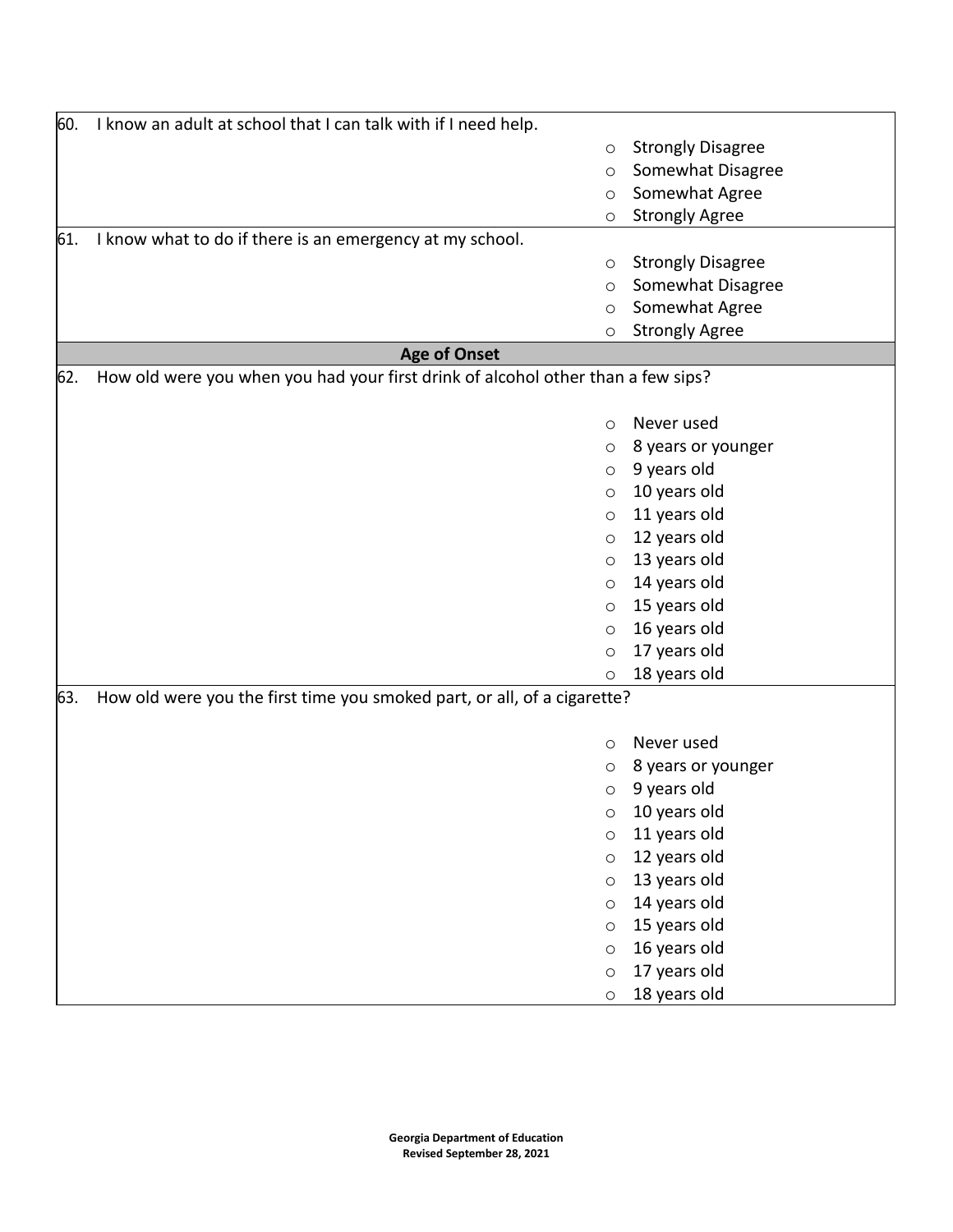| 64. | How old were you the first time you used any other tobacco products?                            |                    |  |
|-----|-------------------------------------------------------------------------------------------------|--------------------|--|
|     | $\circ$                                                                                         | Never used         |  |
|     | O                                                                                               | 8 years or younger |  |
|     | O                                                                                               | 9 years old        |  |
|     | $\circ$                                                                                         | 10 years old       |  |
|     | $\circ$                                                                                         | 11 years old       |  |
|     | $\circ$                                                                                         | 12 years old       |  |
|     | $\circ$                                                                                         | 13 years old       |  |
|     | $\circ$                                                                                         | 14 years old       |  |
|     | $\circ$                                                                                         | 15 years old       |  |
|     | $\circ$                                                                                         | 16 years old       |  |
|     | $\circ$                                                                                         | 17 years old       |  |
|     | O                                                                                               | 18 years old       |  |
| 65. | How old were you the first time you used marijuana (weed) or hashish?                           |                    |  |
|     | $\circ$                                                                                         | Never used         |  |
|     | O                                                                                               | 8 years or younger |  |
|     | O                                                                                               | 9 years old        |  |
|     | $\circ$                                                                                         | 10 years old       |  |
|     | $\circ$                                                                                         | 11 years old       |  |
|     | $\circ$                                                                                         | 12 years old       |  |
|     | $\circ$                                                                                         | 13 years old       |  |
|     | $\circ$                                                                                         | 14 years old       |  |
|     | $\circ$                                                                                         | 15 years old       |  |
|     | $\circ$                                                                                         | 16 years old       |  |
|     | $\circ$                                                                                         | 17 years old       |  |
|     | O                                                                                               | 18 years old       |  |
| 66. | How old were you the first time you used methamphetamines (e.g. speed, crystal, crank, or ice)? |                    |  |
|     | $\circ$                                                                                         | Never used         |  |
|     | $\circ$                                                                                         | 8 years or younger |  |
|     | $\circ$                                                                                         | 9 years old        |  |
|     | $\circ$                                                                                         | 10 years old       |  |
|     | $\circ$                                                                                         | 11 years old       |  |
|     | $\circ$                                                                                         | 12 years old       |  |
|     | $\circ$                                                                                         | 13 years old       |  |
|     | $\circ$                                                                                         | 14 years old       |  |
|     | $\circ$                                                                                         | 15 years old       |  |
|     | $\circ$                                                                                         | 16 years old       |  |
|     | $\circ$                                                                                         | 17 years old       |  |
|     | $\circ$                                                                                         | 18 years old       |  |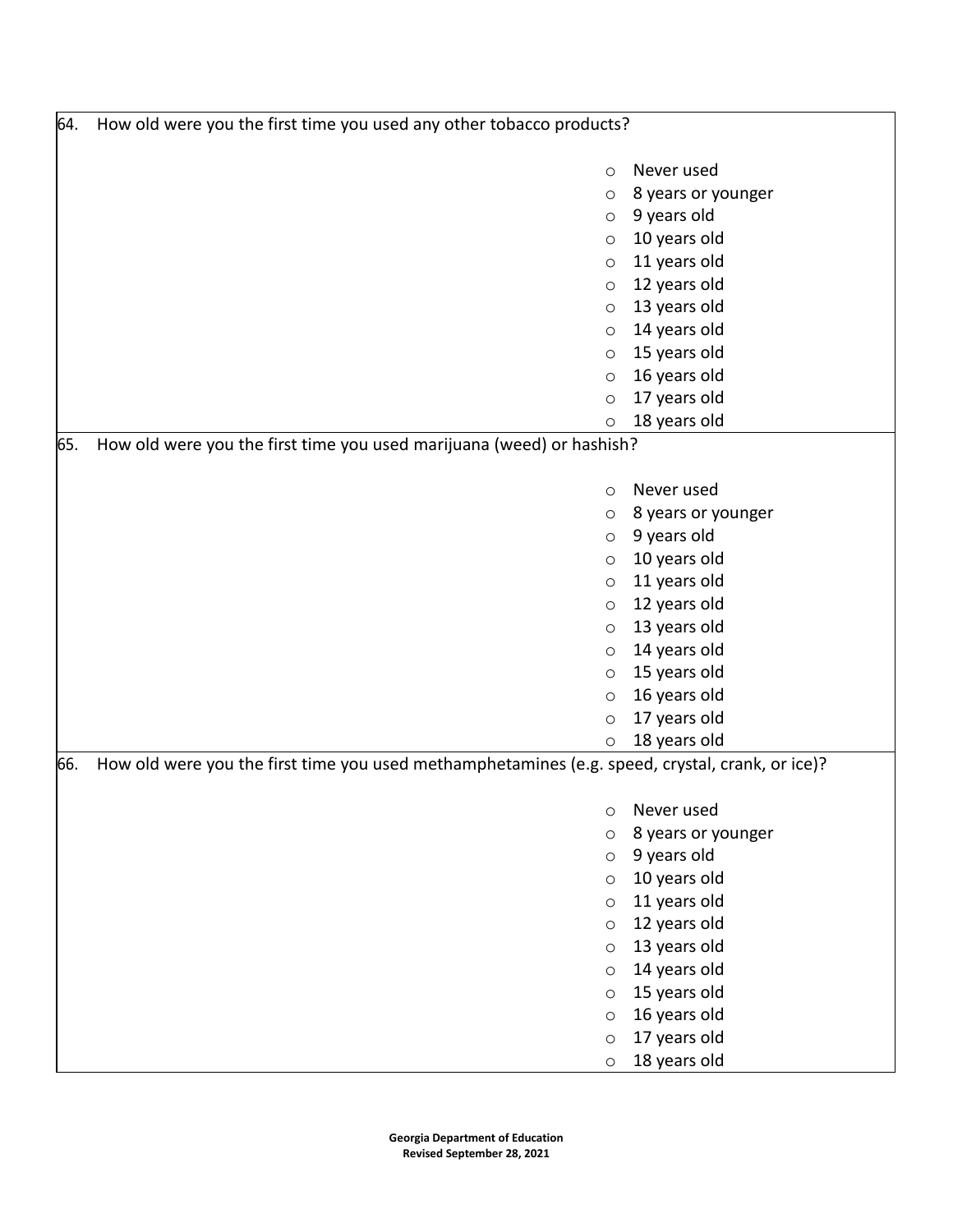| 67. | How old were you the first time you used other illegal drugs?                                        |                              |  |
|-----|------------------------------------------------------------------------------------------------------|------------------------------|--|
|     | $\circ$                                                                                              | Never used                   |  |
|     | O                                                                                                    | 8 years or younger           |  |
|     | $\circ$                                                                                              | 9 years old                  |  |
|     | $\circ$                                                                                              | 10 years old                 |  |
|     | $\circ$                                                                                              | 11 years old                 |  |
|     | $\circ$                                                                                              | 12 years old                 |  |
|     | $\circ$                                                                                              | 13 years old                 |  |
|     | $\circ$                                                                                              | 14 years old                 |  |
|     | $\circ$                                                                                              | 15 years old                 |  |
|     | $\circ$                                                                                              | 16 years old                 |  |
|     | $\circ$                                                                                              | 17 years old                 |  |
|     | $\circ$                                                                                              | 18 years old                 |  |
| 68. | How old were you the first time you used prescription drugs that were not prescribed to you?         |                              |  |
|     |                                                                                                      |                              |  |
|     | $\circ$                                                                                              | Never used                   |  |
|     | $\circ$                                                                                              | 8 years or younger           |  |
|     | $\circ$                                                                                              | 9 years old                  |  |
|     | $\circ$                                                                                              | 10 years old                 |  |
|     | $\circ$                                                                                              | 11 years old                 |  |
|     | $\circ$                                                                                              | 12 years old                 |  |
|     | $\circ$                                                                                              | 13 years old                 |  |
|     | $\circ$                                                                                              | 14 years old                 |  |
|     | $\circ$                                                                                              | 15 years old                 |  |
|     | $\circ$                                                                                              | 16 years old                 |  |
|     | $\circ$                                                                                              | 17 years old<br>18 years old |  |
|     | O<br><b>Perceptions of Risk/Harm</b>                                                                 |                              |  |
|     | 69. How much do you think people risk harming themselves, physically and in other ways, if they      |                              |  |
|     | have five or more drinks of an alcoholic beverage once or twice a week?                              |                              |  |
|     | O                                                                                                    | No Risk                      |  |
|     | $\circ$                                                                                              | Slight Risk                  |  |
|     | $\bigcirc$                                                                                           | <b>Moderate Risk</b>         |  |
|     | $\circ$                                                                                              | <b>Great Risk</b>            |  |
|     | 70. How much do you think people risk harming themselves, physically and in other ways, if they take |                              |  |
|     | one or two drinks of an alcoholic beverage (beer, wine, liquor) nearly every day?                    |                              |  |
|     |                                                                                                      |                              |  |
|     | $\circ$                                                                                              | No Risk                      |  |
|     | $\circ$                                                                                              | <b>Slight Risk</b>           |  |
|     | $\bigcirc$                                                                                           | <b>Moderate Risk</b>         |  |
|     | $\circ$                                                                                              | <b>Great Risk</b>            |  |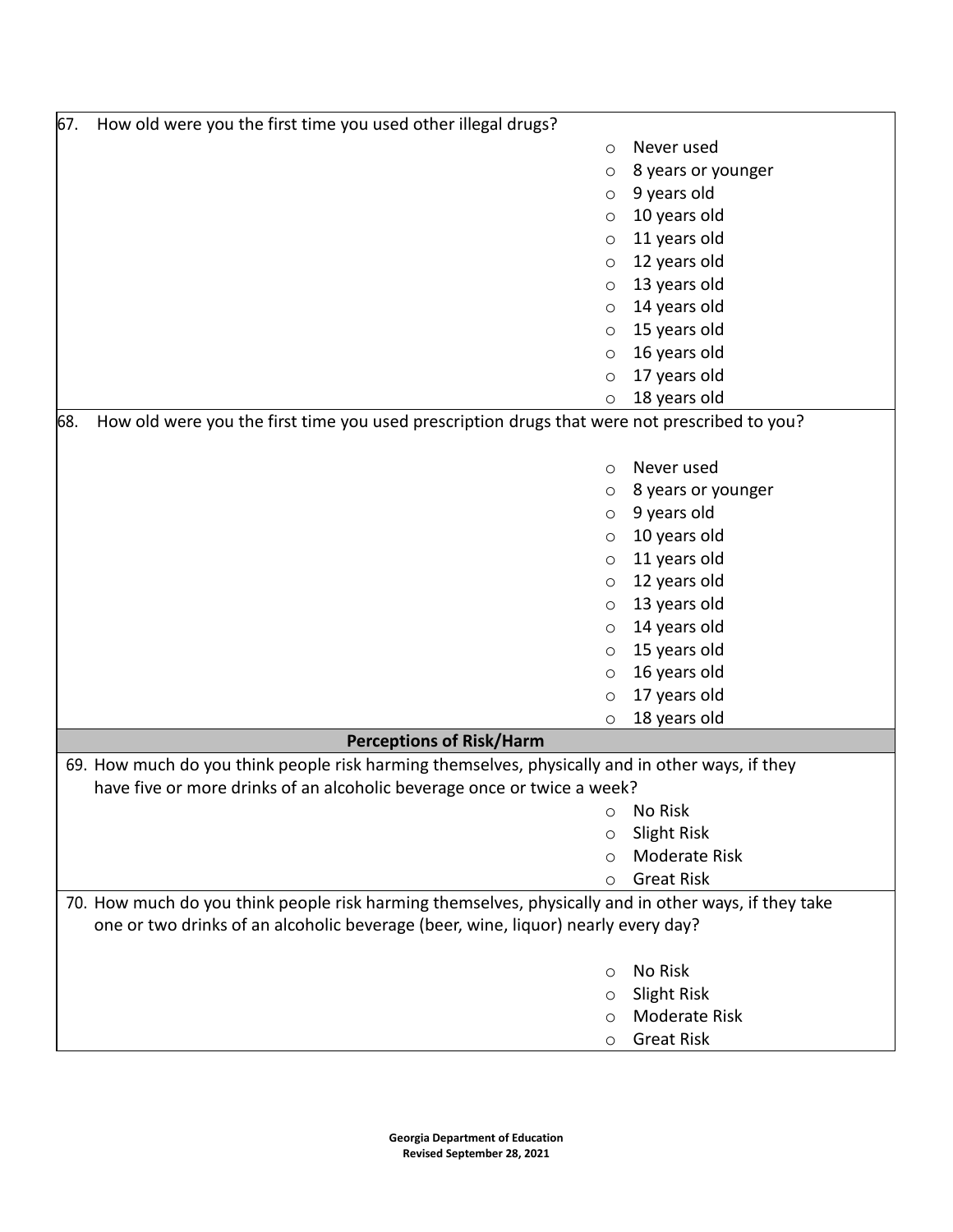| 71. How much do you think people risk harming themselves, physically and in other ways, if they use |         |                      |  |
|-----------------------------------------------------------------------------------------------------|---------|----------------------|--|
| one or more packs of cigarettes a day?                                                              |         |                      |  |
|                                                                                                     | $\circ$ | No Risk              |  |
|                                                                                                     | $\circ$ | Slight Risk          |  |
|                                                                                                     | O       | <b>Moderate Risk</b> |  |
|                                                                                                     | $\circ$ | <b>Great Risk</b>    |  |
| 72. How much do you think people risk harming themselves, physically and in other ways, if they     |         |                      |  |
| smoke marijuana once or twice a week?                                                               |         |                      |  |
|                                                                                                     | $\circ$ | No Risk              |  |
|                                                                                                     | $\circ$ | Slight Risk          |  |
|                                                                                                     | $\circ$ | <b>Moderate Risk</b> |  |
|                                                                                                     | $\circ$ | <b>Great Risk</b>    |  |
| 73. How much do you think people risk harming themselves, physically and in other ways, when they   |         |                      |  |
| use prescription drugs that was not prescribed to you?                                              |         |                      |  |
|                                                                                                     | $\circ$ | No Risk              |  |
|                                                                                                     | O       | Slight Risk          |  |
|                                                                                                     | $\circ$ | <b>Moderate Risk</b> |  |
|                                                                                                     | O       | <b>Great Risk</b>    |  |
| <b>Mental Health</b>                                                                                |         |                      |  |
| 74. In the past 30 days, on how many days have you felt depressed, sad or withdrawn?                |         |                      |  |
|                                                                                                     |         |                      |  |
|                                                                                                     | $\circ$ | None                 |  |
|                                                                                                     | $\circ$ | 1 or 2 days          |  |
|                                                                                                     | $\circ$ | 3-5 days             |  |
|                                                                                                     | $\circ$ | 6-9 days             |  |
|                                                                                                     | $\circ$ | $10-19$ days         |  |
|                                                                                                     | $\circ$ | 20-29 days           |  |
|                                                                                                     | O       | All 30 days          |  |
| 75. In the past 30 days, on how many days have you felt suddenly overwhelmed with fear for no       |         |                      |  |
| reason, sometimes including a racing heart or fast breathing?                                       |         |                      |  |
|                                                                                                     | $\circ$ | None                 |  |
|                                                                                                     | $\circ$ | 1 or 2 days          |  |
|                                                                                                     | $\circ$ | 3-5 days             |  |
|                                                                                                     | $\circ$ | 6-9 days             |  |
|                                                                                                     | $\circ$ | 10-19 days           |  |
|                                                                                                     | $\circ$ | 20-29 days           |  |
|                                                                                                     | $\circ$ | All 30 days          |  |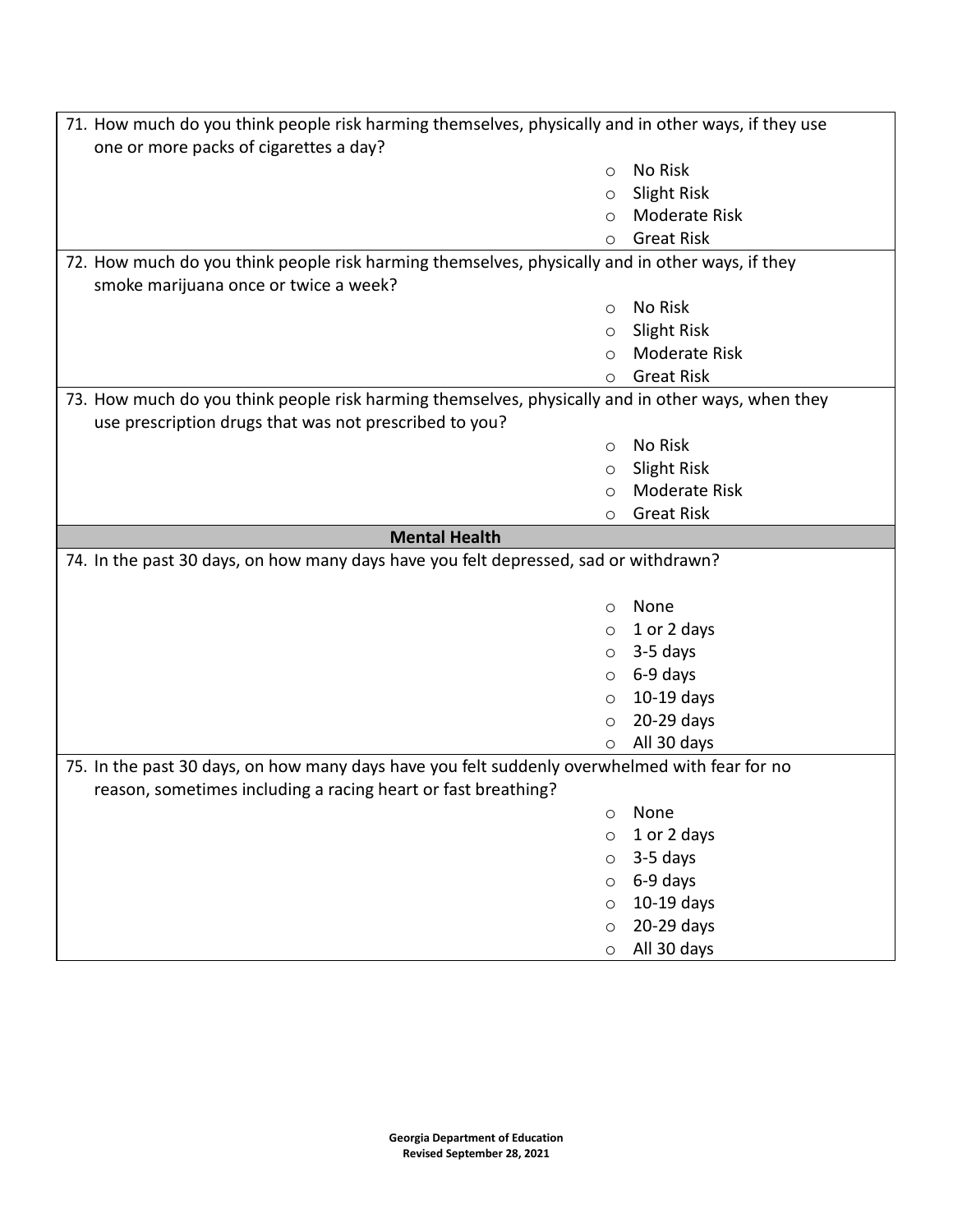| 76. In the past 30 days, on how many days have you experienced severely out-of-control behavior    |         |              |
|----------------------------------------------------------------------------------------------------|---------|--------------|
| that could hurt yourself or others?                                                                |         |              |
|                                                                                                    | $\circ$ | None         |
|                                                                                                    | $\circ$ | 1 or 2 days  |
|                                                                                                    | $\circ$ | 3-5 days     |
|                                                                                                    | $\circ$ | 6-9 days     |
|                                                                                                    | $\circ$ | $10-19$ days |
|                                                                                                    | $\circ$ | 20-29 days   |
|                                                                                                    | $\circ$ | All 30 days  |
| 77. In the past 30 days, on how many days have you avoided food, thrown up, or used laxatives to   |         |              |
| make yourself lose weight?                                                                         |         |              |
|                                                                                                    | $\circ$ | None         |
|                                                                                                    | $\circ$ | 1 or 2 days  |
|                                                                                                    | $\circ$ | 3-5 days     |
|                                                                                                    | $\circ$ | 6-9 days     |
|                                                                                                    | $\circ$ | $10-19$ days |
|                                                                                                    | $\circ$ | 20-29 days   |
|                                                                                                    | $\circ$ | All 30 days  |
| 78. In the past 30 days, on how many days have you experienced intense anxiety, worries or fears   |         |              |
| that get in the way of your daily activities?                                                      |         |              |
|                                                                                                    | $\circ$ | None         |
|                                                                                                    | $\circ$ | 1 or 2 days  |
|                                                                                                    | $\circ$ | 3-5 days     |
|                                                                                                    | $\circ$ | 6-9 days     |
| $\circ$                                                                                            |         | $10-19$ days |
| $\circ$                                                                                            |         | 20-29 days   |
|                                                                                                    | $\circ$ | All 30 days  |
| 79. In the past 30 days, on how many days have you experienced extreme difficulty concentrating or |         |              |
| staying still, which has put you in physical danger and/or caused school failure?                  |         |              |
|                                                                                                    |         |              |
|                                                                                                    | $\circ$ | None         |
| $\circ$                                                                                            |         | 1 or 2 days  |
| $\circ$                                                                                            |         | 3-5 days     |
| $\circ$                                                                                            |         | 6-9 days     |
| $\circ$                                                                                            |         | 10-19 days   |
| $\circ$                                                                                            |         | 20-29 days   |
| $\circ$                                                                                            |         | All 30 days  |